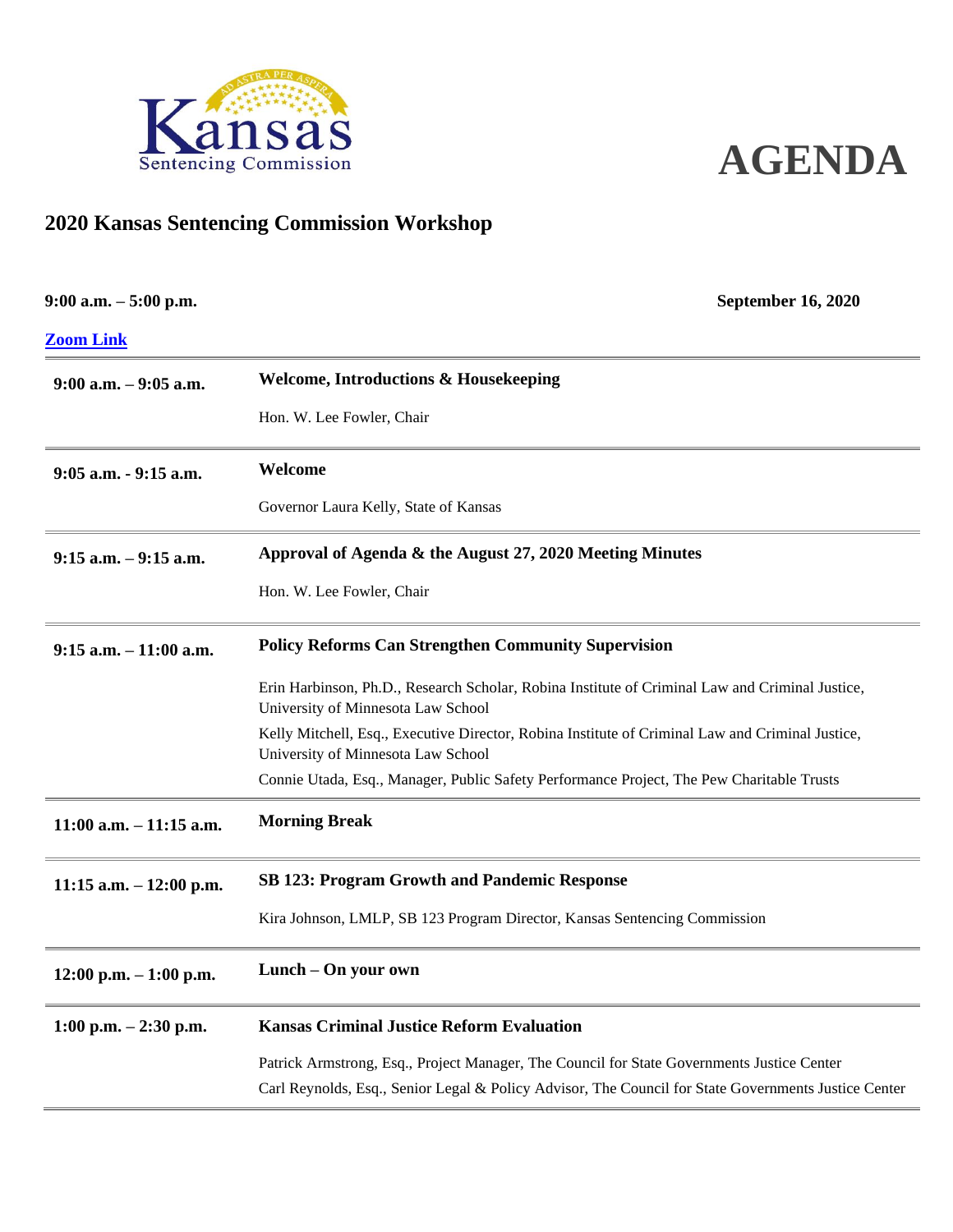| $2:30$ p.m. $-2:45$ p.m. | <b>Afternoon Break</b>                                 |
|--------------------------|--------------------------------------------------------|
| $2:45$ p.m. $-5:00$ p.m. | <b>Review &amp; Discussion of Proposed Legislation</b> |
|                          | <b>KSSC Commission Members</b>                         |
| 5:00 p.m.                | <b>Adjourn</b>                                         |
|                          | Hon. W. Lee Fowler, Chair                              |

## **K.S.A. 74-9101(b)(15) describes the Commission's charge to make policy recommendations to the Executive and Legislative branches of Kansas government. It provides in pertinent part:**

…When the commission's projections indicate that the inmate population will exceed available prison capacity within two years of the date of the projection, the commission shall identify and analyze the impact of specific options for (A) reducing the number of prison admissions; or (B) adjusting sentence lengths for specific groups of offenders. Options for reducing the number of prison admissions shall include, but not be limited to, possible modification of both sentencing grids to include presumptive intermediate dispositions for certain categories of offenders. Intermediate sanction dispositions shall include, but not be limited to: Intensive supervision; short-term jail sentences; halfway houses; communitybased work release; electronic monitoring and house arrest; substance abuse treatment; and pre-revocation incarceration. Intermediate sanction options shall include, but not be limited to, mechanisms to explicitly target offenders that would otherwise be placed in prison. Analysis of each option shall include an assessment of such options impact on the overall size of the prison population, the effect on public safety and costs. In preparing the assessment, the commission shall review the experience of other states and shall review available research regarding the effectiveness of such option…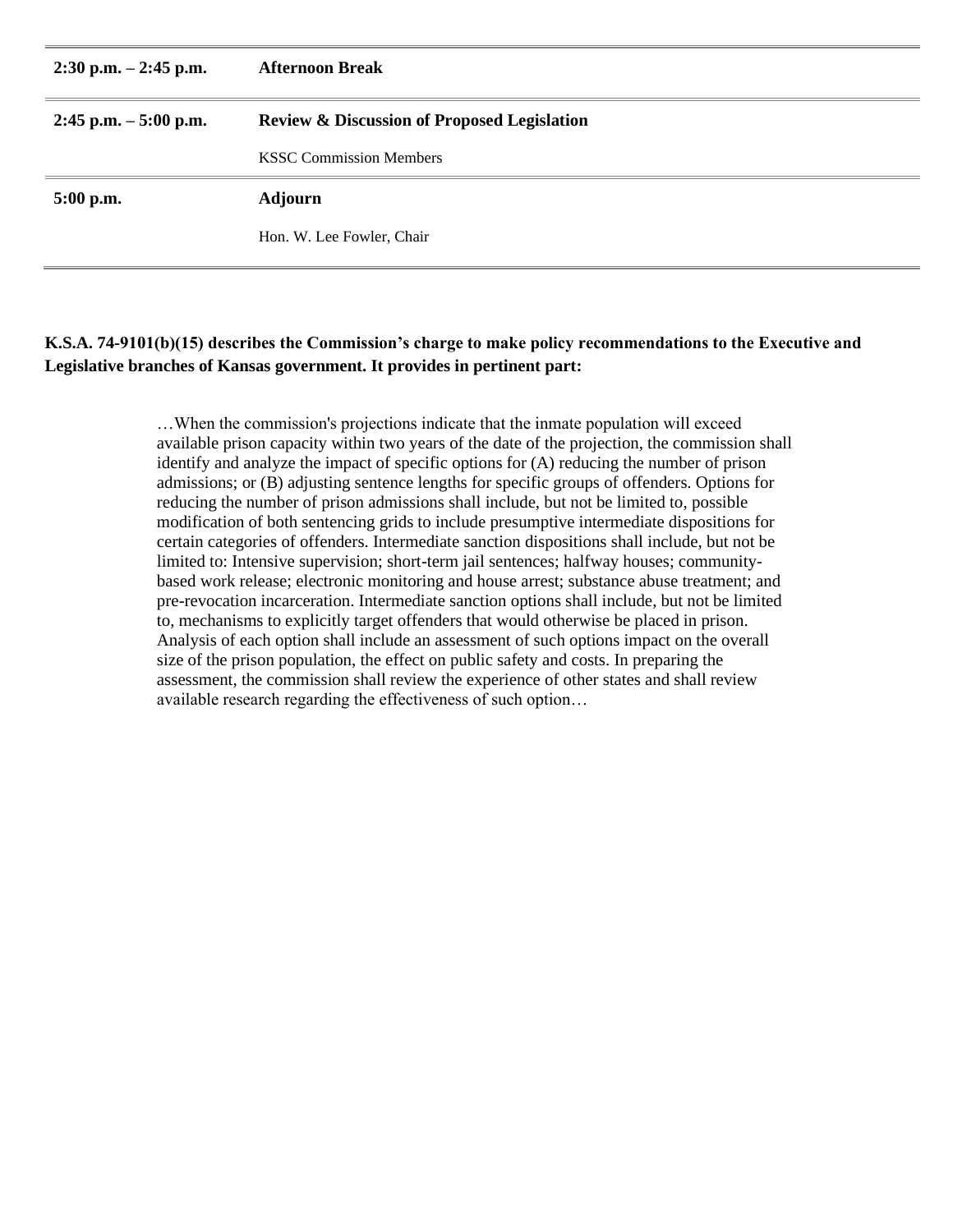



## **2020 Kansas Sentencing Commission Workshop**

| $9:00$ a.m. $-5:00$ p.m.   | <b>September 17, 2020</b>                                                                                                        |
|----------------------------|----------------------------------------------------------------------------------------------------------------------------------|
| <b>Zoom Link</b>           |                                                                                                                                  |
| $9:00$ a.m. $-9:05$ a.m.   | <b>Opening Remarks &amp; Housekeeping</b>                                                                                        |
|                            | Hon. W. Lee Fowler, Chair                                                                                                        |
| $9:05$ a.m. $-10:15$ a.m.  | <b>KDOC: Alternatives to Incarceration</b>                                                                                       |
|                            | Hope Cooper, Deputy Secretary, Kansas Department of Corrections                                                                  |
| $10:15$ a.m. $-10:30$ a.m. | <b>Morning Break</b>                                                                                                             |
| 10:30 a.m. $-12:00$ p.m.   | Gender Responsiveness – In Search of a Prescreening Sentencing Tool for Kansas                                                   |
|                            | Ashley Bauman, MS, MBA, BCC, Bauman Consulting Group, LLC                                                                        |
|                            | Breanna Boppre, Ph.D., Assistant Professor, Graduate Coordinator, School of Criminal Justice, Wichita<br><b>State University</b> |
|                            | Alex Holsinger, Ph.D., Professor of Criminal Justice & Criminology,<br>Undergraduate Advisor, University of Missouri-Kansas City |
| $12:00$ p.m. $-1:15$ p.m.  | Lunch - On your own                                                                                                              |
| $1:15$ p.m. $-2:15$ p.m.   | <b>Review &amp; Discussion of Proposed Legislation</b>                                                                           |
|                            | <b>KSSC Legislative Committee</b>                                                                                                |
| $2:15$ p.m. $-2:30$ p.m.   | <b>Afternoon Break</b>                                                                                                           |
| $2:30$ p.m. $-5:00$ p.m.   | <b>Policy Options Determination Wrap-up</b>                                                                                      |
|                            | <b>KSSC Commission Members</b>                                                                                                   |
| 5:00 p.m.                  | <b>Adjourn</b>                                                                                                                   |
|                            | Hon. W. Lee Fowler, Chair                                                                                                        |